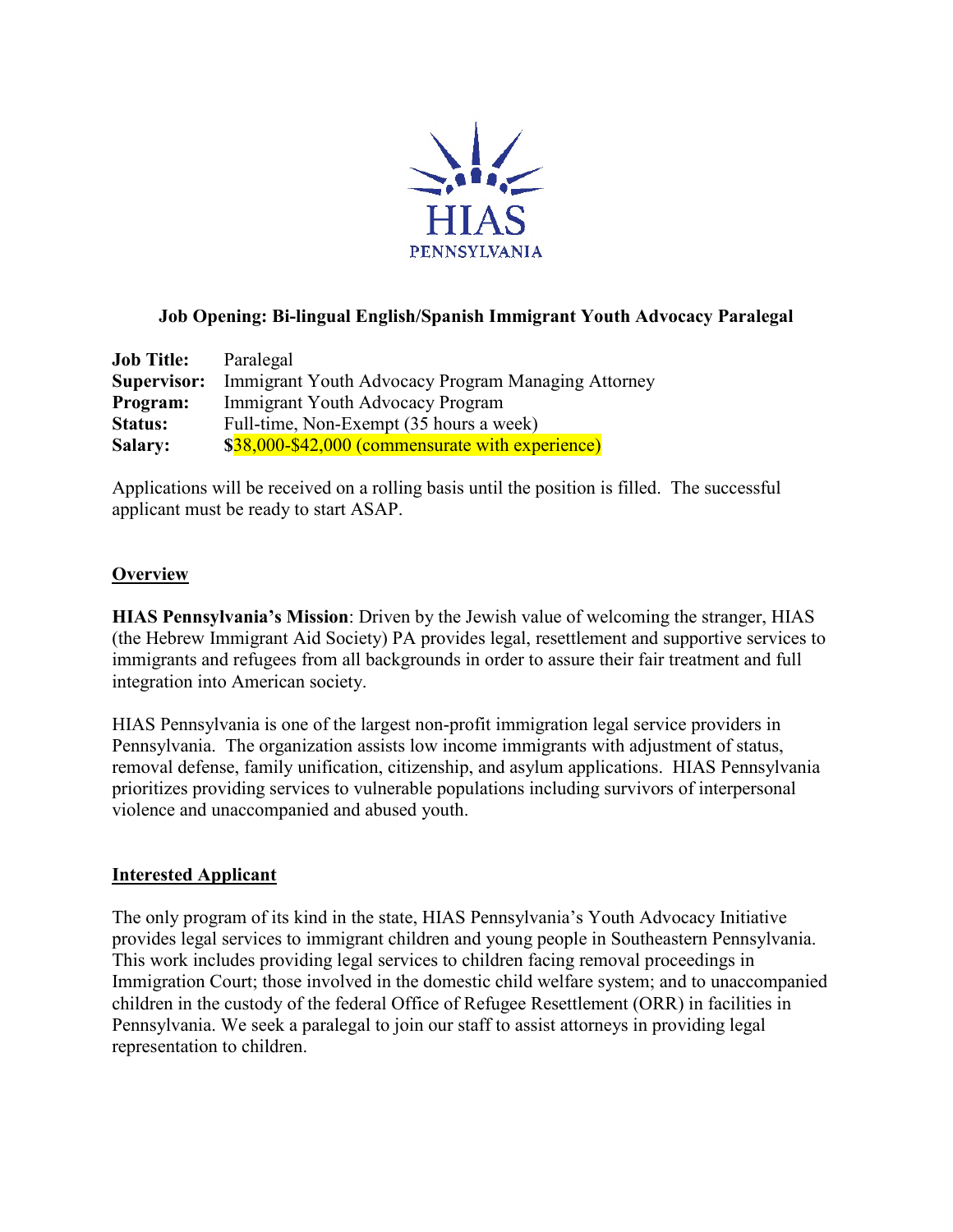# **General Position Description**

The candidate should have a college degree or equivalent experience. Prior experience working in a legal services agency is preferred. Spanish language proficiency (oral and written) is required. The ideal candidate will also have had prior experience working with immigrants.

# **Primary Responsibilities**

The paralegal will provide support to the staff attorneys in their direct legal representation responsibilities. Responsibilities will include and are not limited to:

- Assist in drafting immigration forms, including requests for fee waivers, work permit renewals, asylum applications, adjustment of status applications, requests for Special Immigrant Juvenile status under the direct supervision of the responsible attorney;
- Communicate with clients to ensure timely and effective information sharing regarding upcoming appointments, deadlines, and other individual aspects of case;
- Assist clients and attorneys with collection of key evidentiary documents in support of case;
- Draft client statements under the direct supervision of the responsible attorney;
- Collaborate with social service partner agency regarding social services needs and referrals;
- Conduct initial screening of client referrals;
- Maintain case files and data entry in case management database;
- Provide other general administrative support to attorneys where appropriate;
- Additional assignments as required by the funder and/or the needs of the program.

**Administrative:** Engaging in ongoing grant compliance activities, and daily client service data management; maintain clear and detailed records to facilitate reporting and case management.

# **Qualifications**

The candidate should be passionate about HIAS PA's mission and roots, and have a demonstrated ability to work with diverse collaborators and stakeholders. In addition, the candidate should possess:

- Bachelor's degree (strongly preferred) or equivalent combination of education and work experience required;
- **Spanish proficiency required**;
- Excellent verbal and written communications skills in English and Spanish. A writing sample may be required for candidates who are selected for the second interview;
- Preferred:
	- o Immigration legal service experience;
	- o And/or combination of education and work experience with immigrant youth;
	- o And/or experience working in a non-profit setting;